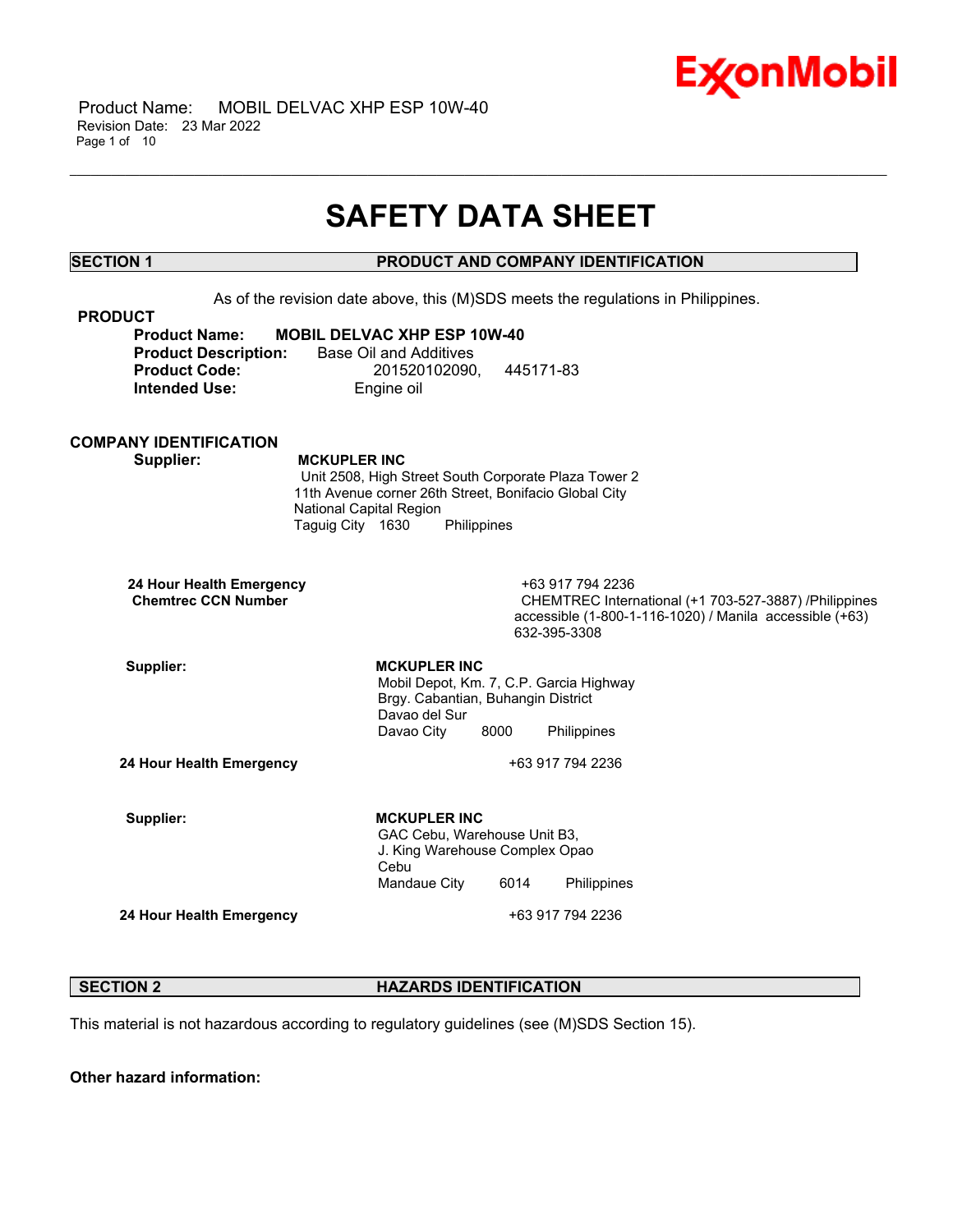

 Product Name: MOBIL DELVAC XHP ESP 10W-40 Revision Date: 23 Mar 2022 Page 2 of 10

#### **PHYSICAL / CHEMICAL HAZARDS**

No significant hazards.

#### **HEALTH HAZARDS**

High-pressure injection under skin may cause serious damage. Excessive exposure may result in eye, skin, or respiratory irritation.

\_\_\_\_\_\_\_\_\_\_\_\_\_\_\_\_\_\_\_\_\_\_\_\_\_\_\_\_\_\_\_\_\_\_\_\_\_\_\_\_\_\_\_\_\_\_\_\_\_\_\_\_\_\_\_\_\_\_\_\_\_\_\_\_\_\_\_\_\_\_\_\_\_\_\_\_\_\_\_\_\_\_\_\_\_\_\_\_\_\_\_\_\_\_\_\_\_\_\_\_\_\_\_\_\_\_\_\_\_\_\_\_\_\_\_\_\_\_

### **ENVIRONMENTAL HAZARDS**

No significant hazards.

**NOTE:** This material should not be used for any other purpose than the intended use in Section 1 without expert advice. Health studies have shown that chemical exposure may cause potential human health risks which may vary from person to person.

# **SECTION 3 COMPOSITION / INFORMATION ON INGREDIENTS**

This material is defined as a mixture.

#### **Hazardous Substance(s) or Complex Substance(s) required for disclosure**

| <b>Name</b>                                                                                   | CAS#        | Concentration* | <b>GHS Hazard Codes</b>         |
|-----------------------------------------------------------------------------------------------|-------------|----------------|---------------------------------|
| ALKARYLAMINE                                                                                  | 36878-20-3  | $1 - 5\%$      | H316                            |
| BENZENE PROPANOIC ACID, 3,5-BIS(1,1-DIMETHYLETHYL)-4-<br>HYDROXY-, C7-9 BRANCHED ALKYL ESTERS | 125643-61-0 | $1 - 5\%$      | H413                            |
| LUB OILS (PET), HYDROTREATED NEUTRAL OIL-BASEDC20-<br>50                                      | 72623-87-1  | $1 - 5\%$      | H <sub>304</sub>                |
| LUBRICATING OILS (PETROLEUM), HYDROTREATED<br>NEUTRAL OIL-BASED                               | 72623-86-0  | $1 - 5\%$      | H <sub>304</sub>                |
| SEVERELY HYDROTREATED HEAVY PARAFFINIC DISTILLATE                                             | 64742-54-7  | $20 - 530%$    | H <sub>304</sub>                |
| SOLVENT DEWAXED HEAVY PARAFFINIC DISTILLATE                                                   | 64742-65-0  | $1 - 5\%$      | H <sub>304</sub>                |
| ZINC ALKYL DITHIOPHOSPHATE                                                                    | 113706-15-3 | $0.1 - 5.1\%$  | H303, H315, H318, H401.<br>H411 |

\* All concentrations are percent by weight unless material is a gas. Gas concentrations are in percent by volume.

# **SECTION 4 FIRST AID MEASURES**

# **INHALATION**

Remove from further exposure. For those providing assistance, avoid exposure to yourself or others. Use adequate respiratory protection. If respiratory irritation, dizziness, nausea, or unconsciousness occurs, seek immediate medical assistance. If breathing has stopped, assist ventilation with a mechanical device or use mouth-to-mouth resuscitation.

### **SKIN CONTACT**

Wash contact areas with soap and water. If product is injected into or under the skin, or into any part of the body, regardless of the appearance of the wound or its size, the individual should be evaluated immediately by a physician as a surgical emergency. Even though initial symptoms from high pressure injection may be minimal or absent, early surgical treatment within the first few hours may significantly reduce the ultimate extent of injury.

# **EYE CONTACT**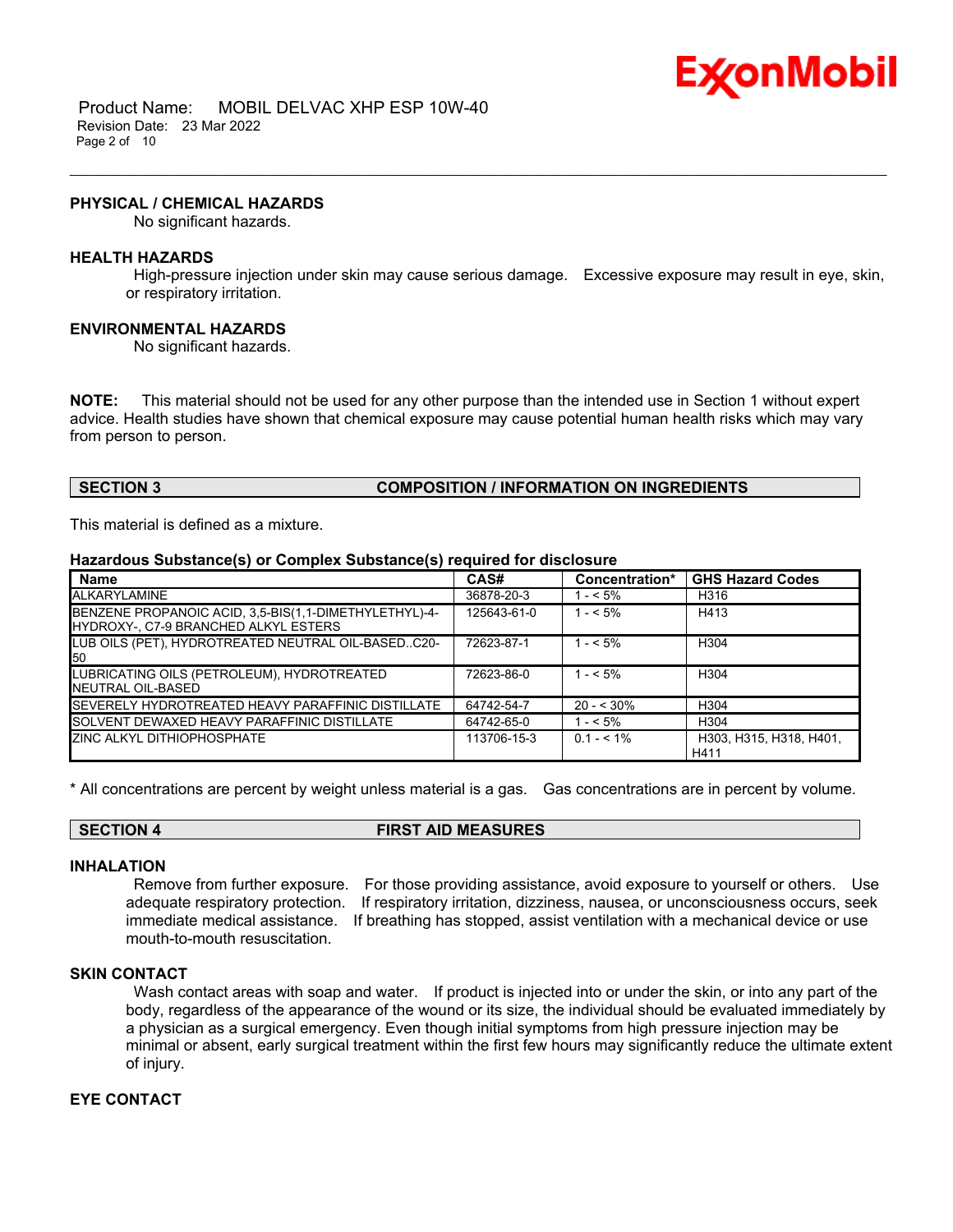

 Product Name: MOBIL DELVAC XHP ESP 10W-40 Revision Date: 23 Mar 2022 Page 3 of 10

Flush thoroughly with water. If irritation occurs, get medical assistance.

#### **INGESTION**

First aid is normally not required. Seek medical attention if discomfort occurs.

#### **NOTE TO PHYSICIAN**

None

# **SECTION 5 FIRE FIGHTING MEASURES**

\_\_\_\_\_\_\_\_\_\_\_\_\_\_\_\_\_\_\_\_\_\_\_\_\_\_\_\_\_\_\_\_\_\_\_\_\_\_\_\_\_\_\_\_\_\_\_\_\_\_\_\_\_\_\_\_\_\_\_\_\_\_\_\_\_\_\_\_\_\_\_\_\_\_\_\_\_\_\_\_\_\_\_\_\_\_\_\_\_\_\_\_\_\_\_\_\_\_\_\_\_\_\_\_\_\_\_\_\_\_\_\_\_\_\_\_\_\_

#### **EXTINGUISHING MEDIA**

**Appropriate Extinguishing Media:** Use water fog, foam, dry chemical or carbon dioxide (CO2) to extinguish flames.

**Inappropriate Extinguishing Media:** Straight Streams of Water

#### **FIRE FIGHTING**

**Fire Fighting Instructions:** Evacuate area. Prevent runoff from fire control or dilution from entering streams, sewers, or drinking water supply. Firefighters should use standard protective equipment and in enclosed spaces, self-contained breathing apparatus (SCBA). Use water spray to cool fire exposed surfaces and to protect personnel.

**Hazardous Combustion Products:** Aldehydes, Incomplete combustion products, Oxides of carbon, Smoke, Fume, Sulfur oxides

#### **FLAMMABILITY PROPERTIES**

**Flash Point [Method]:** >200°C (392°F) [ASTM D-92] **Flammable Limits (Approximate volume % in air):** LEL: 0.9 UEL: 7.0 **Autoignition Temperature:** N/D

#### **SECTION 6 ACCIDENTAL RELEASE MEASURES**

#### **NOTIFICATION PROCEDURES**

In the event of a spill or accidental release, notify relevant authorities in accordance with all applicable regulations.

#### **PROTECTIVE MEASURES**

Avoid contact with spilled material. See Section 5 for fire fighting information. See the Hazard Identification Section for Significant Hazards. See Section 4 for First Aid Advice. See Section 8 for advice on the minimum requirements for personal protective equipment. Additional protective measures may be necessary, depending on the specific circumstances and/or the expert judgment of the emergency responders.

For emergency responders: Respiratory protection: respiratory protection will be necessary only in special cases, e.g., formation of mists. Half-face or full-face respirator with filter(s) for dust/organic vapor or Self Contained Breathing Apparatus (SCBA) can be used depending on the size of spill and potential level of exposure. If the exposure cannot be completely characterized or an oxygen deficient atmosphere is possible or anticipated, SCBA is recommended. Work gloves that are resistant to hydrocarbons are recommended. Gloves made of polyvinyl acetate (PVA) are not water-resistant and are not suitable for emergency use. Chemical goggles are recommended if splashes or contact with eyes is possible. Small spills: normal antistatic work clothes are usually adequate. Large spills: full body suit of chemical resistant, antistatic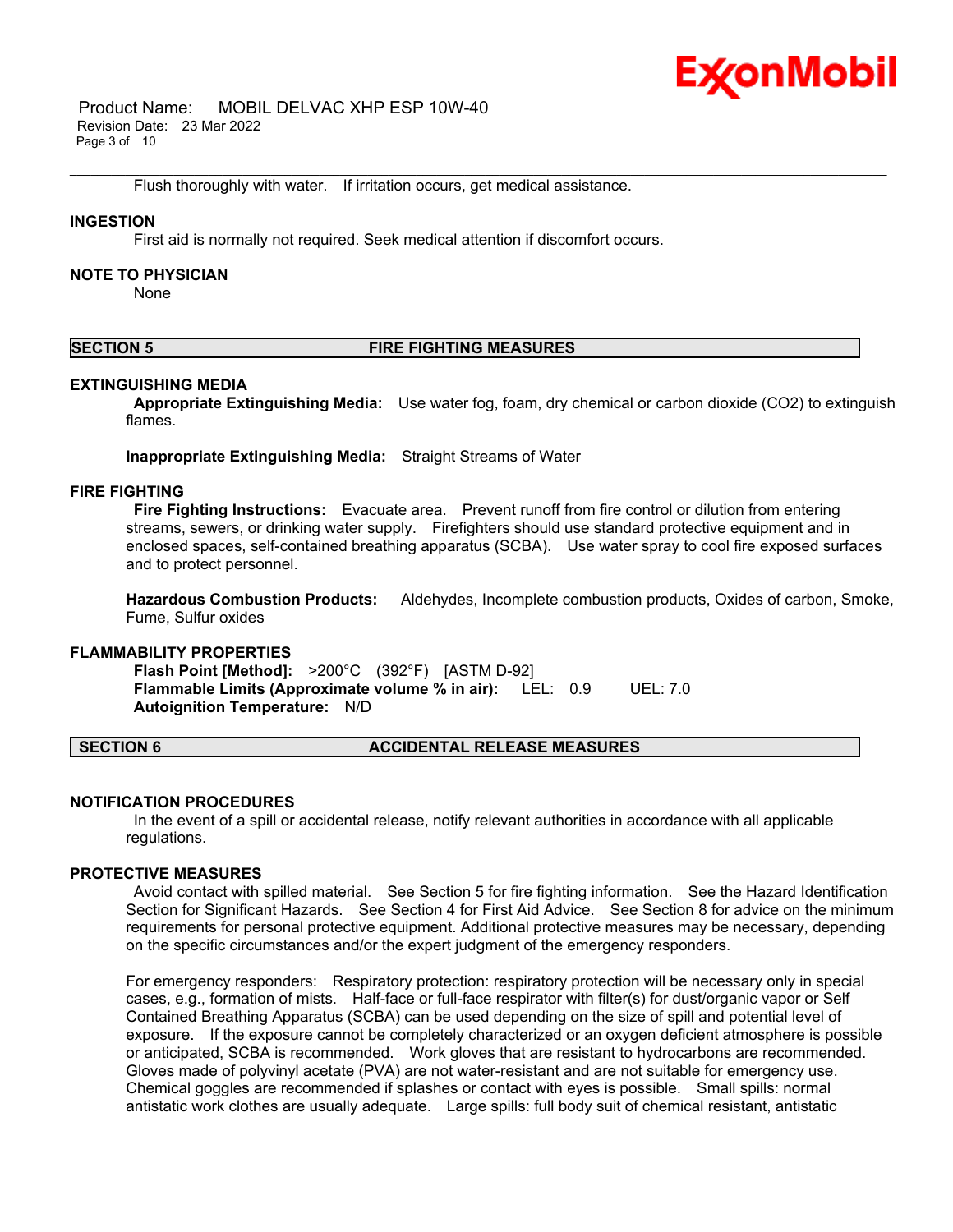

 Product Name: MOBIL DELVAC XHP ESP 10W-40 Revision Date: 23 Mar 2022 Page 4 of 10

material is recommended.

#### **SPILL MANAGEMENT**

Land Spill: Stop leak if you can do it without risk. Recover by pumping or with suitable absorbent.

\_\_\_\_\_\_\_\_\_\_\_\_\_\_\_\_\_\_\_\_\_\_\_\_\_\_\_\_\_\_\_\_\_\_\_\_\_\_\_\_\_\_\_\_\_\_\_\_\_\_\_\_\_\_\_\_\_\_\_\_\_\_\_\_\_\_\_\_\_\_\_\_\_\_\_\_\_\_\_\_\_\_\_\_\_\_\_\_\_\_\_\_\_\_\_\_\_\_\_\_\_\_\_\_\_\_\_\_\_\_\_\_\_\_\_\_\_\_

**Water Spill:** Stop leak if you can do it without risk. Confine the spill immediately with booms. Warn other shipping. Remove from the surface by skimming or with suitable absorbents. Seek the advice of a specialist before using dispersants.

Water spill and land spill recommendations are based on the most likely spill scenario for this material; however, geographic conditions, wind, temperature, (and in the case of a water spill) wave and current direction and speed may greatly influence the appropriate action to be taken. For this reason, local experts should be consulted. Note: Local regulations may prescribe or limit action to be taken.

### **ENVIRONMENTAL PRECAUTIONS**

Large Spills: Dike far ahead of liquid spill for later recovery and disposal. Prevent entry into waterways, sewers, basements or confined areas.

# **SECTION 7 HANDLING AND STORAGE**

#### **HANDLING**

Avoid contact with used product. Prevent small spills and leakage to avoid slip hazard. Material can accumulate static charges which may cause an electrical spark (ignition source). When the material is handled in bulk, an electrical spark could ignite any flammable vapors from liquids or residues that may be present (e.g., during switch-loading operations). Use proper bonding and/or ground procedures. However, bonding and grounds may not eliminate the hazard from static accumulation. Consult local applicable standards for guidance. Additional references include American Petroleum Institute 2003 (Protection Against Ignitions Arising out of Static, Lightning and Stray Currents) or National Fire Protection Agency 77 (Recommended Practice on Static Electricity) or CENELEC CLC/TR 50404 (Electrostatics - Code of practice for the avoidance of hazards due to static electricity).

**Static Accumulator:** This material is a static accumulator.

# **STORAGE**

The type of container used to store the material may affect static accumulation and dissipation. Do not store in open or unlabelled containers.

# **SECTION 8 EXPOSURE CONTROLS / PERSONAL PROTECTION**

### **EXPOSURE LIMIT VALUES**

### **Exposure limits/standards (Note: Exposure limits are not additive)**

| <b>Substance Name</b>     | <b>Form</b> |            | <b>Limit / Standard</b> | <b>Note</b> | <b>Source</b>    |
|---------------------------|-------------|------------|-------------------------|-------------|------------------|
| LUB OILS (PET).           | Inhalable   | <b>TWA</b> | $5 \text{ mg/m}$        |             | <b>ACGIH</b>     |
| HYDROTREATED NEUTRAL OIL- | fraction.   |            |                         |             |                  |
| BASEDC20-50               |             |            |                         |             |                  |
| LUBRICATING OILS          | Inhalable   | <b>TWA</b> | $5 \text{ mg/m}$        |             | <b>ACGIH</b>     |
| (PETROLEUM), HYDROTREATED | fraction.   |            |                         |             |                  |
| NEUTRAL OIL-BASED         |             |            |                         |             |                  |
| SEVERELY HYDROTREATED     | Mist.       | <b>TWA</b> | $5 \text{ mg/m}$ 3      |             | Philippines OELs |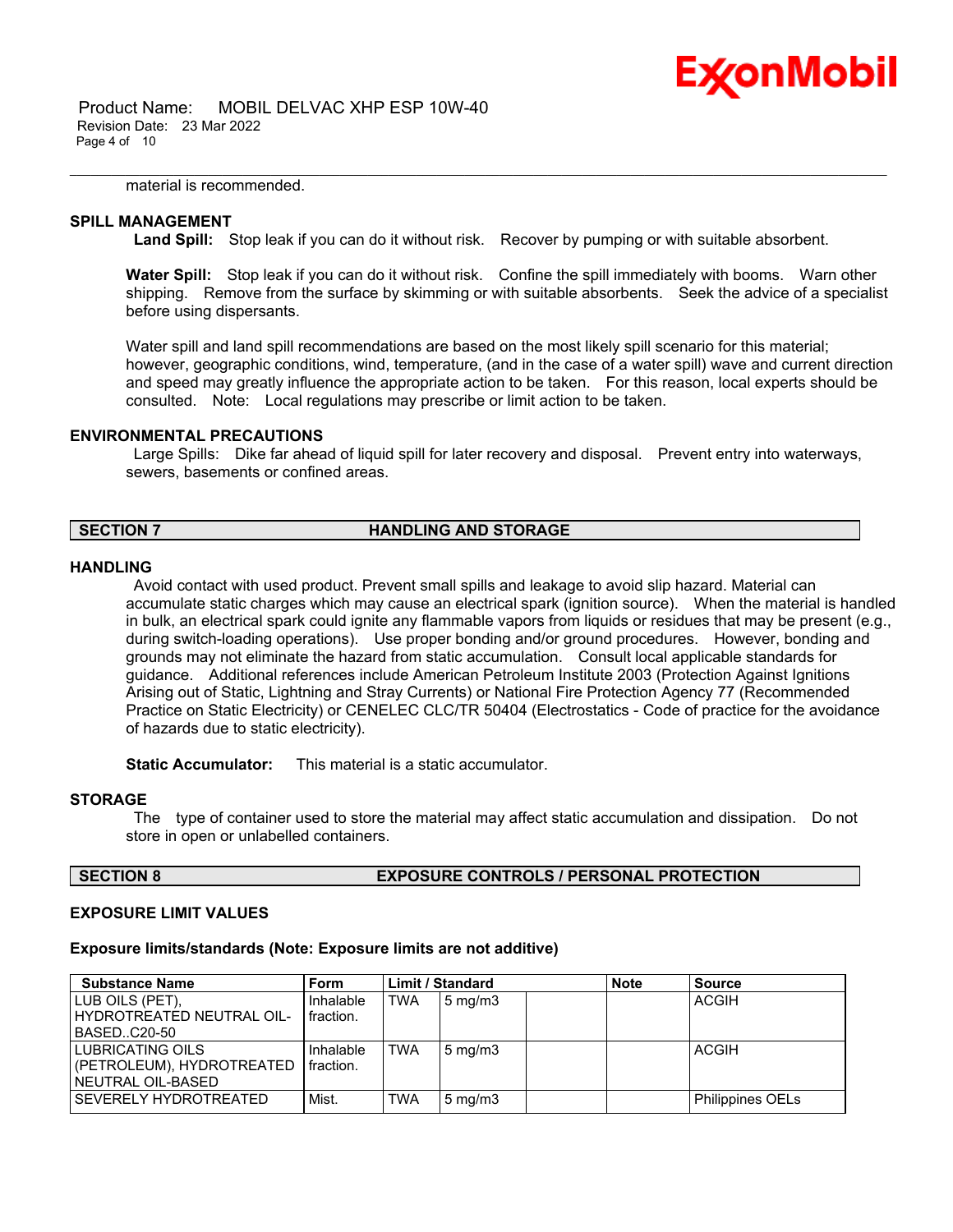

 Product Name: MOBIL DELVAC XHP ESP 10W-40 Revision Date: 23 Mar 2022 Page 5 of 10

| <b>HEAVY PARAFFINIC DISTILLATE</b> |           |            |                    |         |                         |  |
|------------------------------------|-----------|------------|--------------------|---------|-------------------------|--|
| <b>SEVERELY HYDROTREATED</b>       | Inhalable | <b>TWA</b> | $5 \text{ mg/m}$ 3 |         | <b>ACGIH</b>            |  |
| <b>HEAVY PARAFFINIC DISTILLATE</b> | fraction. |            |                    |         |                         |  |
| <b>SOLVENT DEWAXED HEAVY</b>       | Mist.     | <b>TWA</b> | $5 \text{ mg/m}$ 3 |         | Philippines OELs        |  |
| PARAFFINIC DISTILLATE              |           |            |                    |         |                         |  |
| <b>SOLVENT DEWAXED HEAVY</b>       |           | <b>TWA</b> | 2000               | 500 ppm | <b>Philippines OELs</b> |  |
| <b>PARAFFINIC DISTILLATE</b>       |           |            | mq/m3              |         |                         |  |
| <b>SOLVENT DEWAXED HEAVY</b>       | Inhalable | <b>TWA</b> | $5 \text{ mg/m}$   |         | ACGIH                   |  |
| PARAFFINIC DISTILLATE              | fraction. |            |                    |         |                         |  |

**Exposure limits/standards for materials that can be formed when handling this product:** When mists/aerosols can occur the following is recommended:  $5 \text{ mg/m}^3$  - ACGIH TLV (inhalable fraction).

NOTE: Limits/standards shown for guidance only. Follow applicable regulations.

# **ENGINEERING CONTROLS**

The level of protection and types of controls necessary will vary depending upon potential exposure conditions. Control measures to consider:

No special requirements under ordinary conditions of use and with adequate ventilation.

# **PERSONAL PROTECTION**

Personal protective equipment selections vary based on potential exposure conditions such as applications, handling practices, concentration and ventilation. Information on the selection of protective equipment for use with this material, as provided below, is based upon intended, normal usage.

**Respiratory Protection:** If engineering controls do not maintain airborne contaminant concentrations at a level which is adequate to protect worker health, an approved respirator may be appropriate. Respirator selection, use, and maintenance must be in accordance with regulatory requirements, if applicable. Types of respirators to be considered for this material include:

No special requirements under ordinary conditions of use and with adequate ventilation. Particulate

For high airborne concentrations, use an approved supplied-air respirator, operated in positive pressure mode. Supplied air respirators with an escape bottle may be appropriate when oxygen levels are inadequate, gas/vapor warning properties are poor, or if air purifying filter capacity/rating may be exceeded.

**Hand Protection:** Any specific glove information provided is based on published literature and glove manufacturer data. Glove suitability and breakthrough time will differ depending on the specific use conditions. Contact the glove manufacturer for specific advice on glove selection and breakthrough times for your use conditions. Inspect and replace worn or damaged gloves. The types of gloves to be considered for this material include:

No protection is ordinarily required under normal conditions of use. Nitrile,Viton

**Eye Protection:** If contact is likely, safety glasses with side shields are recommended.

**Skin and Body Protection:** Any specific clothing information provided is based on published literature or manufacturer data. The types of clothing to be considered for this material include:

No skin protection is ordinarily required under normal conditions of use. In accordance with good industrial hygiene practices, precautions should be taken to avoid skin contact.

**Specific Hygiene Measures:** Always observe good personal hygiene measures, such as washing after handling the material and before eating, drinking, and/or smoking. Routinely wash work clothing and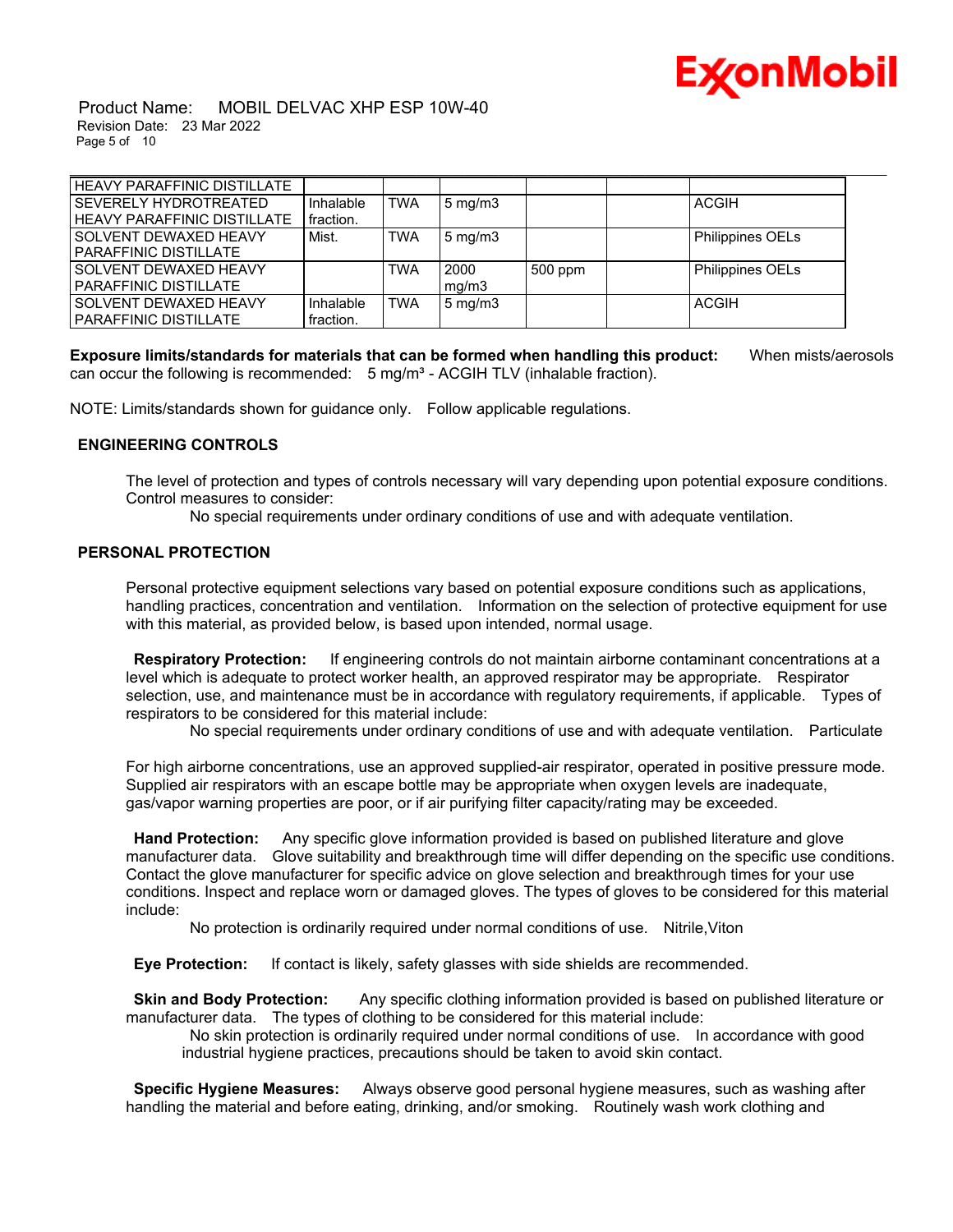

 Product Name: MOBIL DELVAC XHP ESP 10W-40 Revision Date: 23 Mar 2022 Page 6 of 10

> protective equipment to remove contaminants. Discard contaminated clothing and footwear that cannot be cleaned. Practice good housekeeping.

\_\_\_\_\_\_\_\_\_\_\_\_\_\_\_\_\_\_\_\_\_\_\_\_\_\_\_\_\_\_\_\_\_\_\_\_\_\_\_\_\_\_\_\_\_\_\_\_\_\_\_\_\_\_\_\_\_\_\_\_\_\_\_\_\_\_\_\_\_\_\_\_\_\_\_\_\_\_\_\_\_\_\_\_\_\_\_\_\_\_\_\_\_\_\_\_\_\_\_\_\_\_\_\_\_\_\_\_\_\_\_\_\_\_\_\_\_\_

### **ENVIRONMENTAL CONTROLS**

Comply with applicable environmental regulations limiting discharge to air, water and soil. Protect the environment by applying appropriate control measures to prevent or limit emissions.

### **SECTION 9 PHYSICAL AND CHEMICAL PROPERTIES**

**Note: Physical and chemical properties are provided for safety, health and environmental considerations only and may not fully represent product specifications. Contact the Supplier for additional information.**

#### **GENERAL INFORMATION**

**Physical State:** Liquid **Color:** Amber **Odor:** Characteristic **Odor Threshold:** N/D

**IMPORTANT HEALTH, SAFETY, AND ENVIRONMENTAL INFORMATION**

**Relative Density (at 15 °C):** 0.861 **Flammability (Solid, Gas):** N/A **Flash Point [Method]:** >200°C (392°F) [ASTM D-92] **Flammable Limits (Approximate volume % in air):** LEL: 0.9 UEL: 7.0 **Autoignition Temperature:** N/D **Boiling Point / Range:** > 316°C (600°F) **Decomposition Temperature:** N/D **Vapor Density (Air = 1):** N/D **Vapor Pressure:** < 0.013 kPa (0.1 mm Hg) at 20 °C **Evaporation Rate (n-butyl acetate = 1):** N/D **pH:** N/A **Log Pow (n-Octanol/Water Partition Coefficient):** > 3.5 **Solubility in Water:** Negligible **Viscosity:** 91 cSt (91 mm2/sec) at 40 °C | 13.7 cSt (13.7 mm2/sec) at 100 °C [ASTM D 445] **Oxidizing Properties:** See Hazards Identification Section.

# **OTHER INFORMATION**

**Freezing Point:** N/D **Melting Point:** N/A **Pour Point:** -30°C (-22°F) [ASTM D97] **DMSO Extract (mineral oil only), IP-346:** < 3 %wt

#### **SECTION 10 STABILITY AND REACTIVITY**

**STABILITY:** Material is stable under normal conditions.

**CONDITIONS TO AVOID:** Excessive heat. High energy sources of ignition.

**MATERIALS TO AVOID:** Strong oxidizers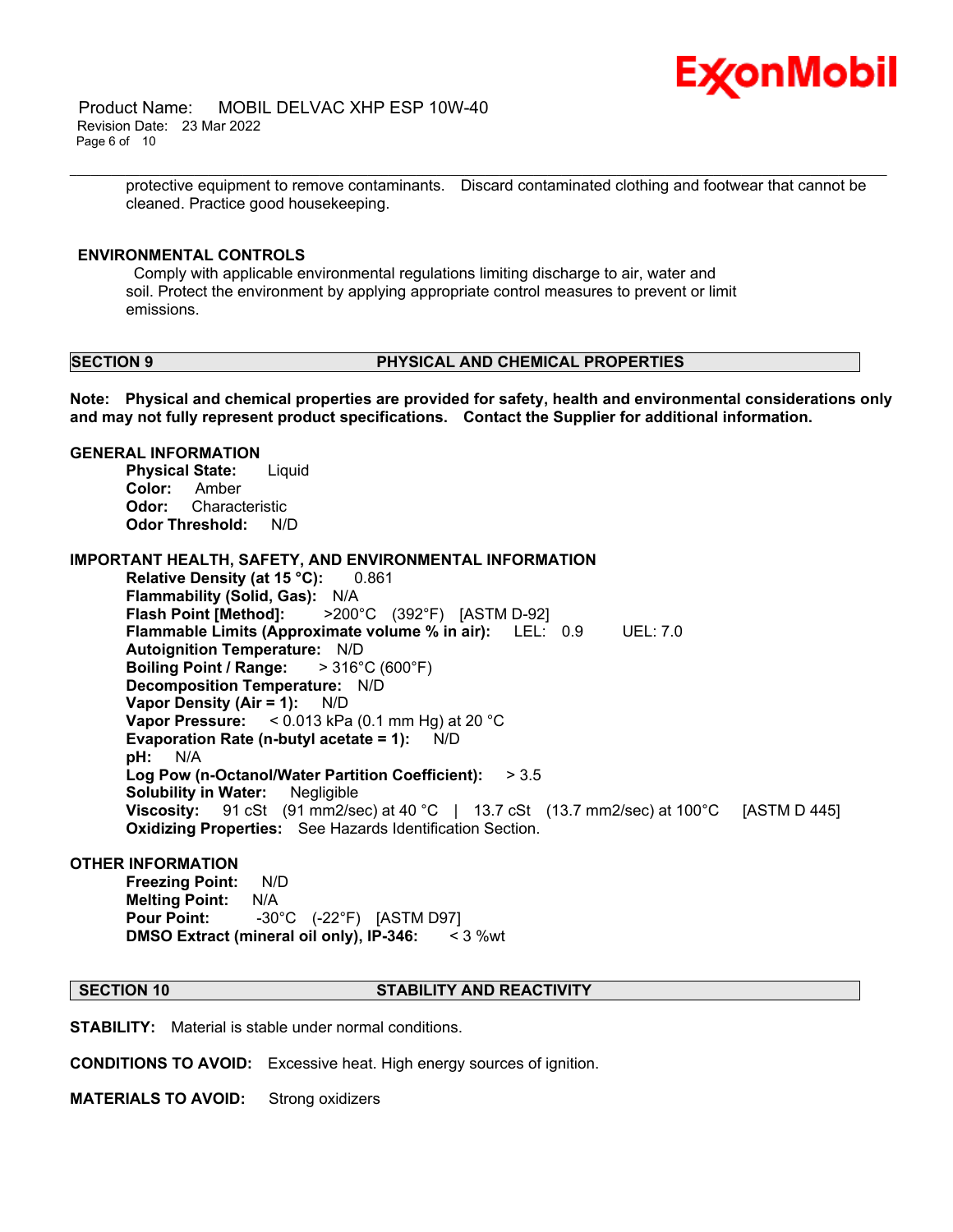

## **HAZARDOUS DECOMPOSITION PRODUCTS:** Material does not decompose at ambient temperatures.

# **POSSIBILITY OF HAZARDOUS REACTIONS:** Hazardous polymerization will not occur.

# **SECTION 11 TOXICOLOGICAL INFORMATION**

\_\_\_\_\_\_\_\_\_\_\_\_\_\_\_\_\_\_\_\_\_\_\_\_\_\_\_\_\_\_\_\_\_\_\_\_\_\_\_\_\_\_\_\_\_\_\_\_\_\_\_\_\_\_\_\_\_\_\_\_\_\_\_\_\_\_\_\_\_\_\_\_\_\_\_\_\_\_\_\_\_\_\_\_\_\_\_\_\_\_\_\_\_\_\_\_\_\_\_\_\_\_\_\_\_\_\_\_\_\_\_\_\_\_\_\_\_\_

# **INFORMATION ON TOXICOLOGICAL EFFECTS**

| <b>Hazard Class</b>                                           | <b>Conclusion / Remarks</b>                                                                        |
|---------------------------------------------------------------|----------------------------------------------------------------------------------------------------|
| Inhalation                                                    |                                                                                                    |
| Acute Toxicity: No end point data for                         | Minimally Toxic. Based on assessment of the components.                                            |
| material.                                                     |                                                                                                    |
| Irritation: No end point data for material.                   | Negligible hazard at ambient/normal handling temperatures.                                         |
| Ingestion                                                     |                                                                                                    |
| Acute Toxicity: No end point data for                         | Minimally Toxic. Based on assessment of the components.                                            |
| material.                                                     |                                                                                                    |
| <b>Skin</b>                                                   |                                                                                                    |
| Acute Toxicity: No end point data for<br>material.            | Minimally Toxic. Based on assessment of the components.                                            |
| Skin Corrosion/Irritation: No end point data                  | Negligible irritation to skin at ambient temperatures. Based on                                    |
| lfor material.                                                | assessment of the components.                                                                      |
| Eye                                                           |                                                                                                    |
| Serious Eye Damage/Irritation: No end point                   | May cause mild, short-lasting discomfort to eyes. Based on                                         |
| data for material.<br><b>Sensitization</b>                    | assessment of the components.                                                                      |
|                                                               |                                                                                                    |
| Respiratory Sensitization: No end point data<br>for material. | Not expected to be a respiratory sensitizer.                                                       |
| Skin Sensitization: No end point data for<br>material.        | Not expected to be a skin sensitizer. Based on assessment of the<br>components.                    |
| Aspiration: Data available.                                   | Not expected to be an aspiration hazard. Based on physico-<br>chemical properties of the material. |
| Germ Cell Mutagenicity: No end point data<br>for material.    | Not expected to be a germ cell mutagen. Based on assessment of<br>the components.                  |
| Carcinogenicity: No end point data for<br>lmaterial.          | Not expected to cause cancer. Based on assessment of the<br>components.                            |
| Reproductive Toxicity: No end point data                      | Not expected to be a reproductive toxicant. Based on assessment                                    |
| lfor material.                                                | of the components.                                                                                 |
| Lactation: No end point data for material.                    | Not expected to cause harm to breast-fed children.                                                 |
| <b>Specific Target Organ Toxicity (STOT)</b>                  |                                                                                                    |
| Single Exposure: No end point data for<br>lmaterial.          | Not expected to cause organ damage from a single exposure.                                         |
| Repeated Exposure: No end point data for                      | Not expected to cause organ damage from prolonged or repeated                                      |
| material.                                                     | exposure. Based on assessment of the components.                                                   |

# **OTHER INFORMATION**

# **For the product itself:**

Diesel engine oils: Not carcinogenic in animals tests. Used and unused diesel engine oils did not produce any carcinogenic effects in chronic mouse skin painting studies.

 Oils that are used in gasoline engines may become hazardous and display the following properties: Carcinogenic in animal tests. Caused mutations in vitro. Possible allergen and photoallergen. Contains polycyclic aromatic compounds (PAC) from combustion products of gasoline and/or thermal degradation products.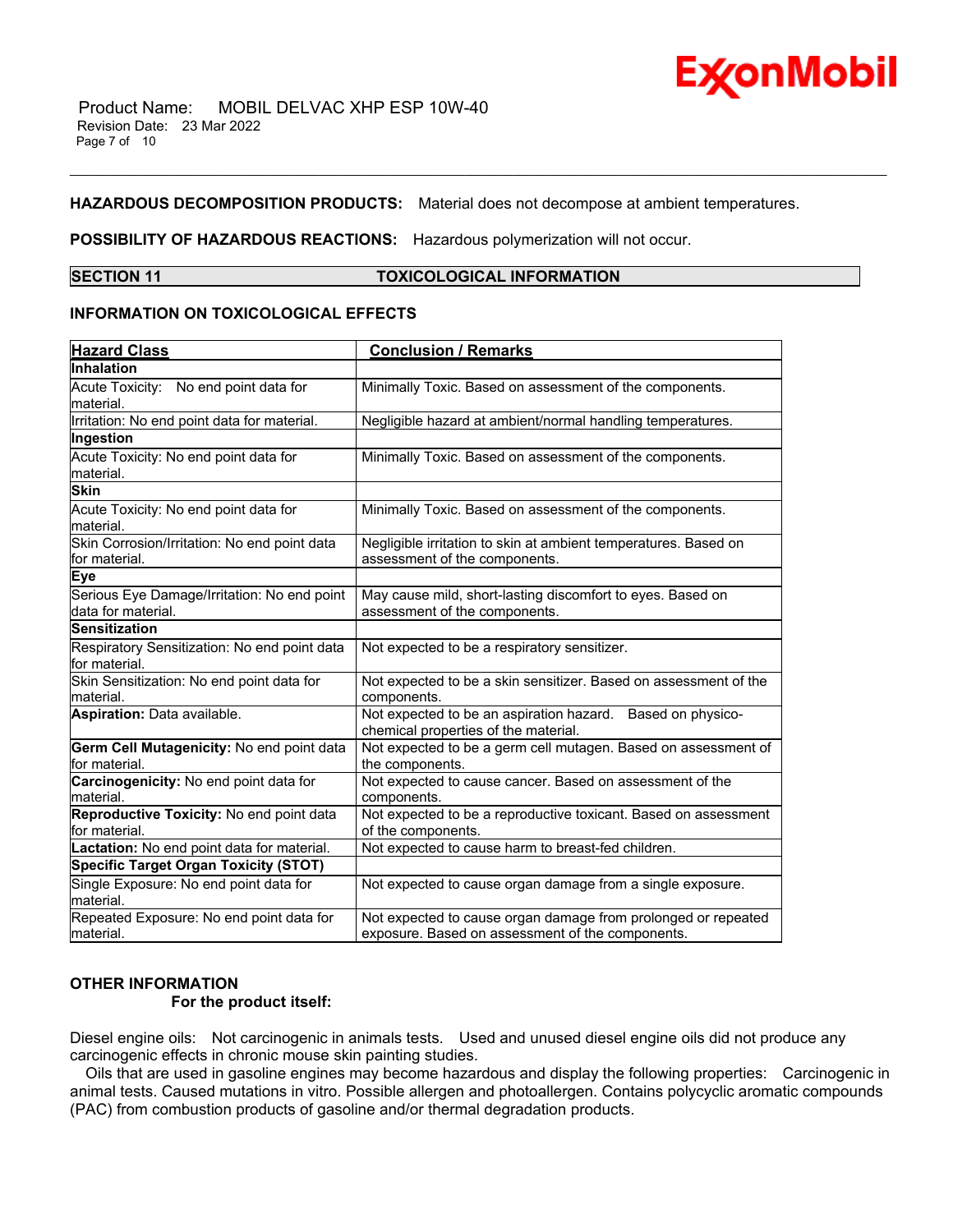

 Product Name: MOBIL DELVAC XHP ESP 10W-40 Revision Date: 23 Mar 2022 Page 8 of 10

#### **Contains:**

Base oil severely refined: Not carcinogenic in animal studies. Representative material passes IP-346, Modified Ames test, and/or other screening tests. Dermal and inhalation studies showed minimal effects; lung non-specific infiltration of immune cells, oil deposition and minimal granuloma formation. Not sensitizing in test animals.

\_\_\_\_\_\_\_\_\_\_\_\_\_\_\_\_\_\_\_\_\_\_\_\_\_\_\_\_\_\_\_\_\_\_\_\_\_\_\_\_\_\_\_\_\_\_\_\_\_\_\_\_\_\_\_\_\_\_\_\_\_\_\_\_\_\_\_\_\_\_\_\_\_\_\_\_\_\_\_\_\_\_\_\_\_\_\_\_\_\_\_\_\_\_\_\_\_\_\_\_\_\_\_\_\_\_\_\_\_\_\_\_\_\_\_\_\_\_

### **IARC Classification:**

**The following ingredients are cited on the lists below:** None.

|               | --REGULATORY LISTS SEARCHED-- |              |  |  |  |  |
|---------------|-------------------------------|--------------|--|--|--|--|
| 1 = $I$ ARC 1 | $2 = IARC 2A$                 | $3 = IARC2B$ |  |  |  |  |

**SECTION 12 ECOLOGICAL INFORMATION**

The information given is based on data for the material, components of the material, or for similar materials, through the application of bridging principals.

### **ECOTOXICITY**

Material -- Not expected to be harmful to aquatic organisms.

#### **MOBILITY**

 Base oil component -- Low solubility and floats and is expected to migrate from water to the land. Expected to partition to sediment and wastewater solids.

# **PERSISTENCE AND DEGRADABILITY**

**Biodegradation:**

Base oil component -- Expected to be inherently biodegradable

#### **BIOACCUMULATION POTENTIAL**

 Base oil component -- Has the potential to bioaccumulate, however metabolism or physical properties may reduce the bioconcentration or limit bioavailability.

#### **SECTION 13 DISPOSAL CONSIDERATIONS**

Disposal recommendations based on material as supplied. Disposal must be in accordance with current applicable laws and regulations, and material characteristics at time of disposal.

# **DISPOSAL RECOMMENDATIONS**

Product is suitable for burning in an enclosed controlled burner for fuel value or disposal by supervised incineration at very high temperatures to prevent formation of undesirable combustion products. Protect the environment. Dispose of used oil at designated sites. Minimize skin contact. Do not mix used oils with solvents, brake fluids or coolants.

**Empty Container Warning** Empty Container Warning (where applicable): Empty containers may contain residue and can be dangerous. Do not attempt to refill or clean containers without proper instructions. Empty drums should be completely drained and safely stored until appropriately reconditioned or disposed. Empty containers should be taken for recycling, recovery, or disposal through suitably qualified or licensed contractor and in accordance with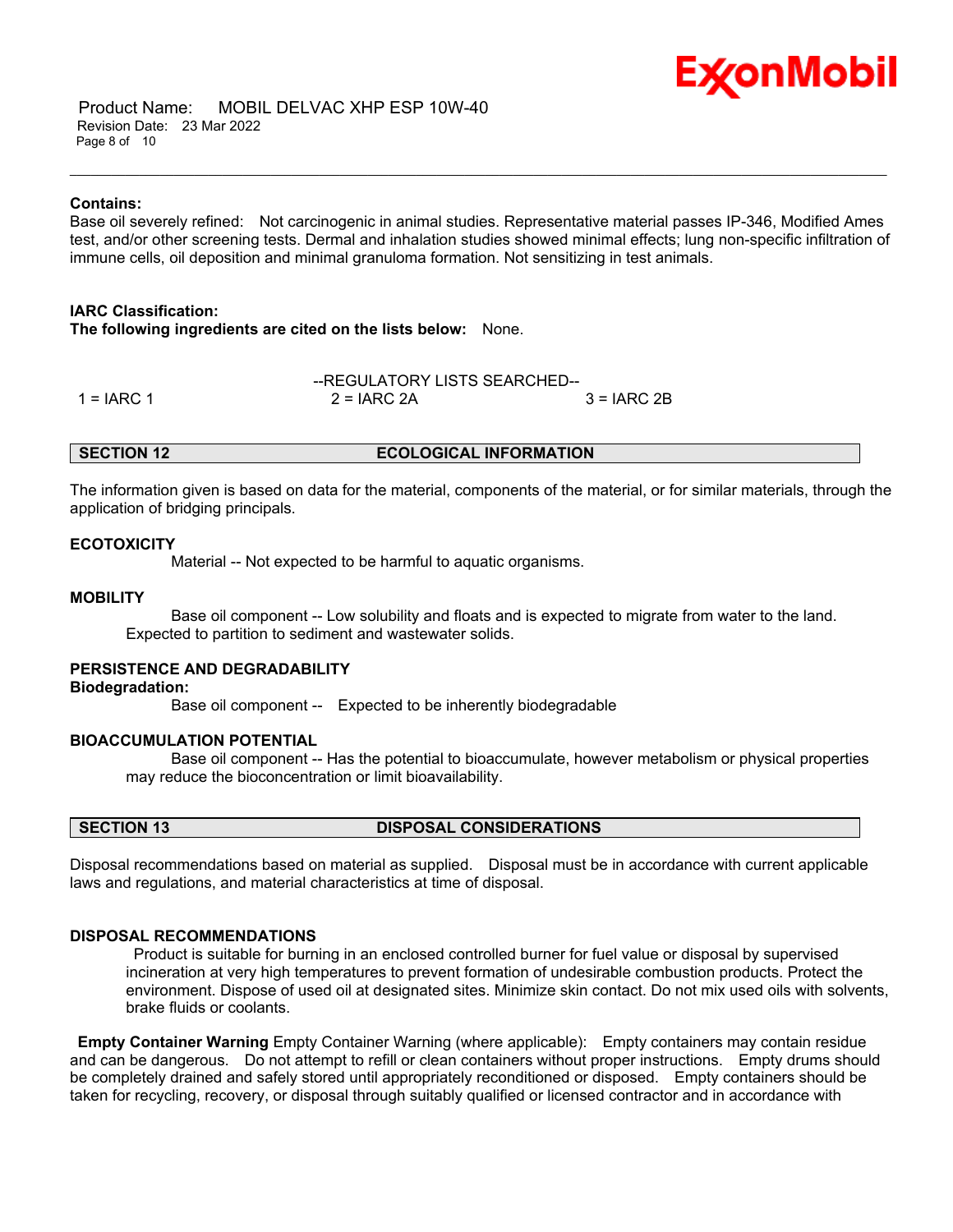

 Product Name: MOBIL DELVAC XHP ESP 10W-40 Revision Date: 23 Mar 2022 Page 9 of 10

governmental regulations. DO NOT PRESSURISE, CUT, WELD, BRAZE, SOLDER, DRILL, GRIND, OR EXPOSE SUCH CONTAINERS TO HEAT, FLAME, SPARKS, STATIC ELECTRICITY, OR OTHER SOURCES OF IGNITION. THEY MAY EXPLODE AND CAUSE INJURY OR DEATH.

\_\_\_\_\_\_\_\_\_\_\_\_\_\_\_\_\_\_\_\_\_\_\_\_\_\_\_\_\_\_\_\_\_\_\_\_\_\_\_\_\_\_\_\_\_\_\_\_\_\_\_\_\_\_\_\_\_\_\_\_\_\_\_\_\_\_\_\_\_\_\_\_\_\_\_\_\_\_\_\_\_\_\_\_\_\_\_\_\_\_\_\_\_\_\_\_\_\_\_\_\_\_\_\_\_\_\_\_\_\_\_\_\_\_\_\_\_\_

#### **SECTION 14 TRANSPORT INFORMATION**

- **LAND** : Not Regulated for Land Transport
- **SEA (IMDG):** Not Regulated for Sea Transport according to IMDG-Code

**Marine Pollutant:** No

**AIR (IATA):** Not Regulated for Air Transport

### **SECTION 15 REGULATORY INFORMATION**

**This material is not considered hazardous according to the Classification of Chemicals based on Globally Harmonized System of Classification and Labelling of Chemicals (GHS) under the Joint DTI-DENR-DA-DOF-DOH-DILG-DOLE-DOTC Administrative Order No. 01 Series of 2009 by ministries.**

### **REGULATORY STATUS AND APPLICABLE LAWS AND REGULATIONS**

**Product is under Philippines PCL/CCO:** Not Regulated **Ozone Depleting Substances (ODS) (Chemical Control Order, DENR Admin. Order No. 2013-25):** Not Regulated

**Listed or exempt from listing/notification on the following chemical inventories :** AIIC, DSL, ENCS, IECSC, ISHL, KECI, PICCS, TCSI, TSCA

# **SECTION 16 OTHER INFORMATION**

# **N/D = Not determined, N/A = Not applicable**

**KEY TO THE H-CODES CONTAINED IN SECTION 3 OF THIS DOCUMENT (for information only):**

H303: May be harmful if swallowed; Acute Tox Oral, Cat 5

H304: May be fatal if swallowed and enters airways; Aspiration, Cat 1

H315: Causes skin irritation; Skin Corr/Irritation, Cat 2

H316: Causes mild skin irritation; Skin Corr/Irritation, Cat 3

H318: Causes serious eye damage; Serious Eye Damage/Irr, Cat 1

H401: Toxic to aquatic life; Acute Env Tox, Cat 2

H411: Toxic to aquatic life with long lasting effects; Chronic Env Tox, Cat 2

H413: May cause long lasting harmful effects to aquatic life; Chronic Env Tox, Cat 4

# **THIS SAFETY DATA SHEET CONTAINS THE FOLLOWING REVISIONS:** MCKUPLER INC: Section 01: Supplier

Mailing Address information was modified.

Composition: Component Table information was modified.

Section 08: Exposure Limits Table information was modified.

Section 16: HCode Key information was modified.